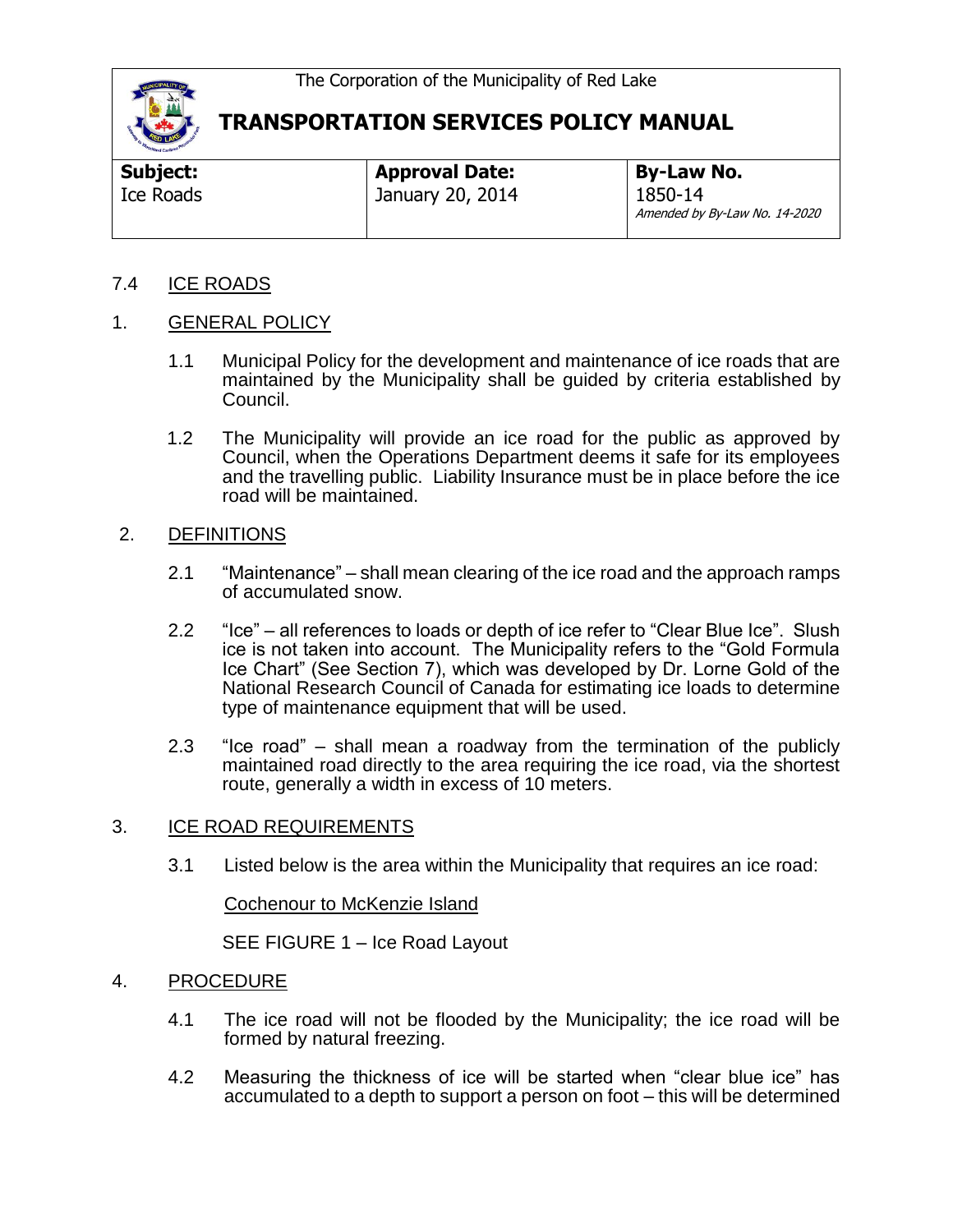

| Subject:  | <b>Approval Date:</b> | <b>By-Law No.</b>                        |
|-----------|-----------------------|------------------------------------------|
| Ice Roads | January 20, 2014      | 1850-14<br>Amended by By-Law No. 14-2020 |

by the Operations Supervisor. The thickness of the ice will be monitored on a weekly basis, with a minimum of 36 tests being completed along the proposed route. A minimum of 12 tests will be conducted along the centerline and each edge of the proposed route.

- 4.3 The ice road shall be patrolled and conditions recorded at frequency determined by the Operations Supervisor based on the time of year and present weather conditions.
- 4.4 Areas of concern on the ice road shall be marked with barricades or reflective markers.
- 4.5 Vehicle windows shall be all the way down.
- 4.6 When completing ice measurements there shall be a minimum of two (2) people when out on the ice surface, with no more than thirty (30) feet in distance from another person.

#### 5. SIGNAGE

5.1 A sign must be erected at each approach to the ice-road (2 signs) and the letters shall be with reflective tape. The signs shall be removed once the Municipality discontinues maintaining the ice road. The signs shall have the following information on it:

> McKenzie Island Ice Road Maintained by the Municipality of Red Lake (along with logo) Maximum Speed 20 km. Problems with Ice Road please call ASAP 727-2597

5.2 Upon removal of the 2 signs, the Municipality shall install new signs stating:

McKenzie Island Ice Road No Longer Maintained Ice Road Closed

#### 6. MAINTENANCE

6.1 Maintenance of the ice road will start after the erection of the signs and the ice road is deemed safe for travel by the Operations Department. All drilled test holes must equal or exceed 12 inches of "Clear Blue Ice" and maintenance of the ice road will cease once the ice no longer has 12 inches of "Clear Blue Ice". This determination will be the responsibility of the Operations Supervisor.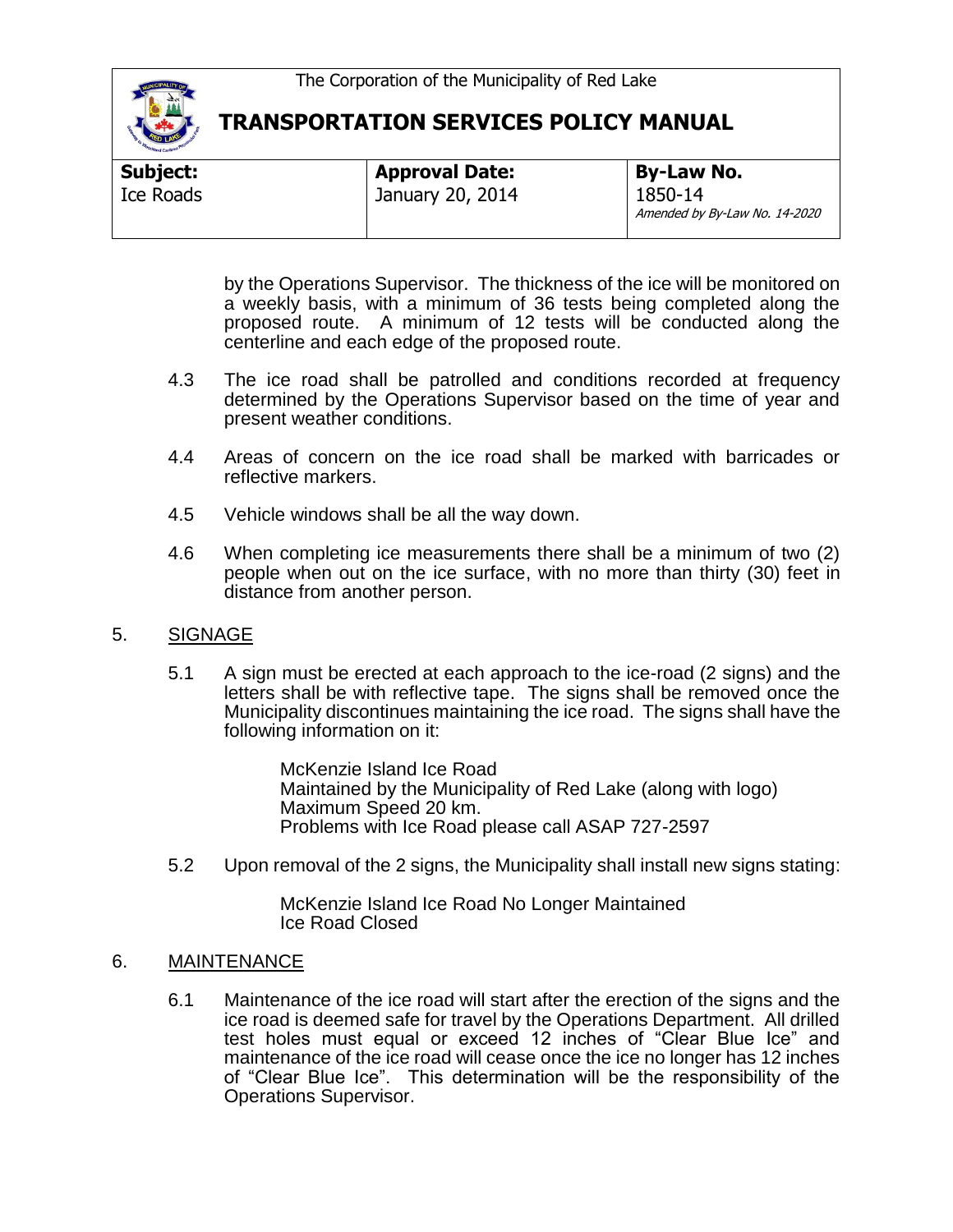

**Subject:**  Ice Roads

**Approval Date:** January 20, 2014 **By-Law No.** 1850-14 Amended by By-Law No. 14-2020

## 6.2 Snow will be removed from the ice road after an accumulation of six inches.

### 7. GOLD FORMULA ICE CHART

| <b>BEARING CAPACITY OF BLUE ICE CHART</b> |                                       |                                |                                 |  |  |  |
|-------------------------------------------|---------------------------------------|--------------------------------|---------------------------------|--|--|--|
| <b>IMPERIAL</b>                           |                                       |                                | <b>METRIC</b>                   |  |  |  |
| Ibs<br>100<br>1 in $=$                    | $21 \text{ in} = 44,103 \text{ lbs}$  | 28<br>2 cm =<br>kg             | $52 \text{ cm} = 19009$<br>kg   |  |  |  |
| 400<br>lbs<br>2<br>$in =$                 | $22$ in = 48,403 lbs                  | 112<br>kg<br>4 cm =            | $54 \text{ cm} = 20499$<br>kg   |  |  |  |
| 3<br>900<br>lbs<br>$in =$                 | 52,904 lbs<br>$23$ in =               | 253<br>$6 \text{ cm} =$<br>kg  | 56 cm = $22046$<br>kg           |  |  |  |
| $1,600$ lbs<br>4<br>$in =$                | $24$ in = 57,604 lbs                  | 450<br>$8 \text{ cm} =$<br>kg  | $58 \text{ cm} = 23649$<br>kg   |  |  |  |
| 2,500 lbs<br>5<br>$in =$                  | $25 in = 62,505$ lbs                  | 703<br>$10 \text{ cm} =$<br>kg | 60 cm = $25308$<br>kg           |  |  |  |
| $3,600$ lbs<br>6<br>$in =$                | 67,605 lbs<br>$26$ in =               | 1012 kg<br>$12 \text{ cm} =$   | 62 cm = $27023$<br>kg           |  |  |  |
| $in = 4,900$ lbs<br>7.                    | 72,905 lbs<br>$27$ in =               | 1 378 kg<br>14 cm =            | 64 cm = $28,795$<br>kg          |  |  |  |
| $in = 6,400$ lbs<br>8                     | $28 in = 78,406$ lbs                  | 1780 kg<br>16 cm =             | 66 cm = $30623$<br>kg           |  |  |  |
| 9 in = $8,101$ lbs                        | $29 in = 84,106$ lbs                  | 2 278 kg<br>18 cm =            | 68 cm = $32\,507$<br>kg         |  |  |  |
| 10 in = $10,001$ lbs                      | $30 \text{ in} = 90,006 \text{ lbs}$  | 2812 kg<br>$20 \, \text{cm} =$ | $70 \text{ cm} = 34447$<br>kg   |  |  |  |
| 11 in = $12,101$ lbs                      | $31 in = 96,107$ lbs                  | 3403 kg<br>$22 \, \text{cm} =$ | $72 \text{ cm} = 36443$<br>kg   |  |  |  |
| 12 in = $14,401$ lbs                      | $32 in = 102,407$ lbs                 | 4 049 kg<br>24 cm =            | $74 \text{ cm} = 38496$<br>kg   |  |  |  |
| 13 in = $16,901$ lbs                      | $33 \text{ in} = 108,908 \text{ lbs}$ | 4752 kg<br>$26 \, \text{cm} =$ | $76 \text{ cm} = 40\,605$<br>kg |  |  |  |
| 14 in = $19,601$ lbs                      | $34$ in = 115,608 lbs                 | 5512 kg<br>$28 \, \text{cm} =$ | $78 \text{ cm} = 42771$<br>kg   |  |  |  |
| $15$ in = 22,502 lbs                      | $35 in = 122,509$ lbs                 | 6 327 kg<br>$30 \text{ cm} =$  | $80 \text{ cm} = 44992$<br>kg   |  |  |  |
| 16 in = $25,602$ lbs                      | $36$ in = 129,609 lbs                 | $32 \text{ cm} =$<br>7 199 kg  | $82 \text{ cm} = 47270$<br>kg   |  |  |  |
| 17 in = $28,902$ lbs                      | $37$ in = 136,910 lbs                 | 8 127 kg<br>$34 \text{ cm} =$  | $84 \text{ cm} = 49604$<br>kg   |  |  |  |
| 18 in = $32,402$ lbs                      | $38$ in = $144,410$ lbs               | 9 111 kg<br>$36 \text{ cm} =$  | $86 \text{ cm} = 51994$<br>kg   |  |  |  |
| $19 \text{ in} = 36,103 \text{ lbs}$      | $39 \text{ in} = 152,111 \text{ lbs}$ | 38 cm = $10151$ kg             | $88 \text{ cm} = 54440$<br>kg   |  |  |  |
| $20 \text{ in} = 40,003 \text{ lbs}$      | $40$ in = 160,011 lbs                 | 40 cm = $11\,248$ kg           | $90 \text{ cm} = 56943$<br>kg   |  |  |  |
|                                           |                                       | 42 cm = $12\,401$ kg           | $92 \text{ cm} = 59\,502$<br>kg |  |  |  |
|                                           |                                       | 44 cm = $13610$ kg             | $94 \text{ cm} = 62117$<br>kg   |  |  |  |
| <b>IMPERIAL AND METRIC CONVERSIONS</b>    |                                       | 46 cm = $14876$ kg             | $96 \text{ cm} = 64788$<br>kg   |  |  |  |
| Inches $x 2.54 = cm$                      | Lbs x $.4535 = kg$                    | 48 cm = $16197$ kg             | $98 \text{ cm} = 67\,516$<br>kg |  |  |  |
| $\text{Cm} \times 0.3937 = \text{in}$     | $Kg \times 2.205 =$ lbs               | 50 cm = $17\,575$ kg           | 100 cm = $70,300$<br>kg         |  |  |  |